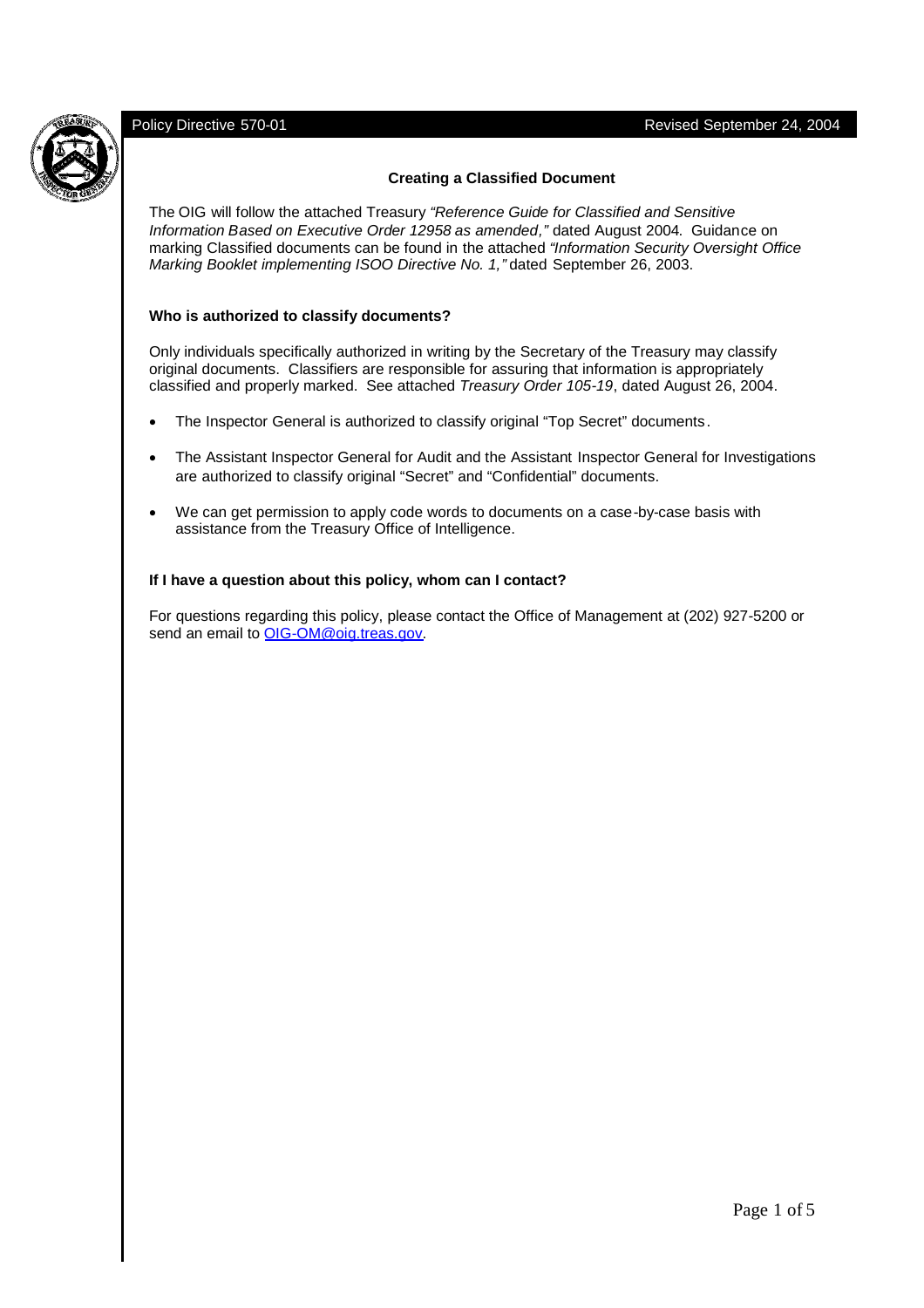# \*\*THE FOLLOWING MATERIAL HAS BEEN APPROVED BY THE ACTING IG\*\*\*

| Reason to<br>Classify | Item Description                                                                                                                                                                                                                                                                                                                                                                                                         | Class<br>Level | Declassification<br>Time                           |
|-----------------------|--------------------------------------------------------------------------------------------------------------------------------------------------------------------------------------------------------------------------------------------------------------------------------------------------------------------------------------------------------------------------------------------------------------------------|----------------|----------------------------------------------------|
| $1.4(c)*(d)(e)$       | Law Enforcement/Audit information obtained<br>in the course of an investigation/audit which<br>indicates involvement of foreign/domestic<br>officials in criminal activity in the United<br>States or any foreign country. Classify as<br>Top Secret if material is of such sensitivity<br>that unauthorized disclosure could reasonably<br>be expected to cause exceptionally grave<br>damage to the national security. | <b>TS</b>      | Date/Event<br>10 years from<br>origination<br>date |
| $1.4(c)*(d)(e)$       | Law Enforcement/Audit information obtained<br>in the course of an investigation/audit which<br>indicates involvement of foreign/domestic<br>officials in criminal activity in the United<br>States or any foreign country. Classify as<br>Secret if material is of such sensitivity that<br>unauthorized disclosure could be expected<br>to cause serious damage to the national security.                               | S              | Date/Event<br>10 years from<br>origination<br>date |
| $1.4(c)*(d)(e)$       | Reports of Investigation/Audit containing<br>information or documentation coming to the<br>attention of the Office of Inspector General<br>which falls within the definition of national<br>security. Classify as Secret if material<br>is of such sensitivity that unauthorized<br>disclosure could reasonably be expected to<br>cause serious damage to the<br>national security.                                      | S              | Date/Event<br>10 years from<br>origination<br>date |
| $1.4(c)*(d)(e)$       | Reports of Investigation/Audit containing<br>information or documentation coming to the<br>attention of the Office of Inspector General<br>which falls within the definition of national<br>security. Classify as Confidential if material is of<br>such sensitivity that unauthorized disclosure<br>could be expected to cause damage<br>to the national security.                                                      | $\mathcal{C}$  | Date/Event<br>10 years from<br>origination<br>date |
| $1.4(c)*(d)(e)$       | Reports of Investigation/Audit containing<br>information or documentation compiled or<br>synopsized for reports of investigation/audits,<br>the aggregation of which, when viewed                                                                                                                                                                                                                                        | <b>TS</b>      | Date/Event<br>10 years from<br>origination<br>date |

# **Classification Guide**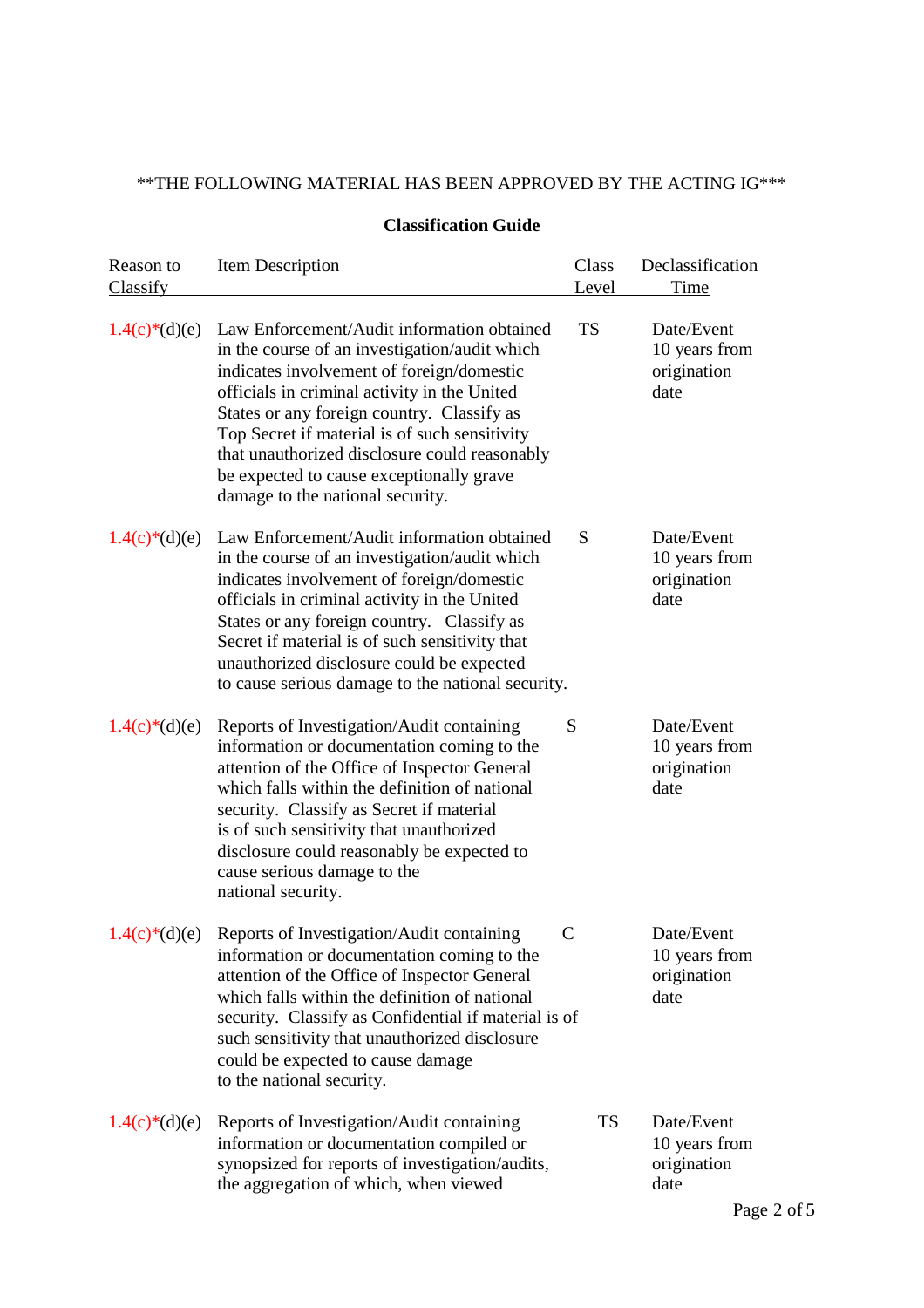collectively, falls within the definition of national security information. Classify as Top Secret if material is of such sensitivity that unauthorized disclosure could reasonably be expected to cause exceptionally grave damage to the national security.

- $1.4(c)*(d)(e)$  Reports of Investigation/Audit containing S Date/Event information or documentation compiled or 10 years from synopsized for reports of investigation/audits, origination the aggregation of which, when viewed date collectively, falls within the definition of national security information. Classify as Secret if material is of such sensitivity that unauthorized disclosure could be expected to cause serious damage to the national security.
- $1.4(c)*(d)(e)$  Reports of Investigation/Audit containing C Date/Event information or documentation compiled or 10 years from synopsized for reports of investigation/audits, origination the aggregation of which, when viewed date collectively, falls within the definition of national security information. Classify as Confidential if material is of such sensitivity that unauthorized disclosure could be expected to cause damage to the national security.
- 1.4(c)\* Identification of sensitive intelligence sources TS Date/Event or methods. Treasury input to products/ 10 years from projects of the Intelligence community or its origination members. Treasury originated material which date involves sensitive intelligence, activities, sources or methods. Classify as Top Secret if material is of such sensitivity that unauthorized disclosure could reasonably be expected to cause exceptionally grave damage to the national security.
- $1.4(c)$ <sup>\*</sup> Identification of sensitive intelligence sources S Date/Event or methods. Treasury input to products/ 10 years from projects of the Intelligence community or its origination members. Treasury originated material which date involves sensitive intelligence, activities, sources or methods. Classify as Secret if material is of such sensitivity that unauthorized disclosure could be expected to cause serious damage to the national security.
- 1.4(d) Information produced by the U.S., whether S Date/Event unilaterally or jointly with a foreign government 10 years from or internal organization of government, pursuant origination to an agreement that requires that the information date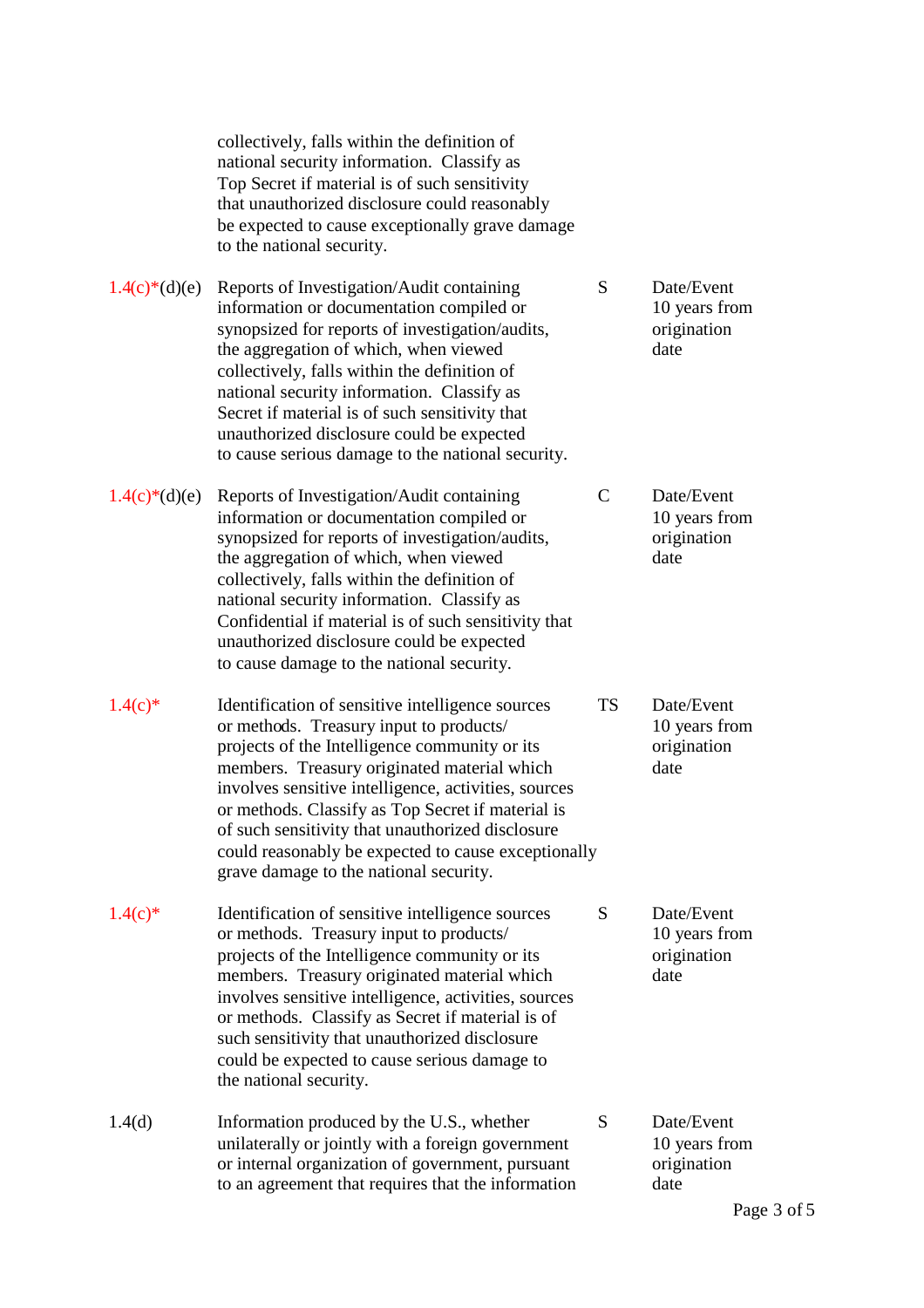or agreement be kept in confidence. Classify as Secret if material is of such sensitivity that unauthorized disclosure could reasonably be expected to cause serious damage to the national security.

1.4(d) Information produced by the U.S., whether C Date/Event unilaterally or jointly with a foreign government 10 years from or internal organization of government, pursuant origination to an agreement that requires that the information date or agreement be kept in confidence. Classify as Confidential if material is of such sensitivity that unauthorized disclosure could be expected to cause damage to the national security.

- 1.4(g) Information that could lead to the identification S Date/Event of an individual as confidential source and which 10 years from divulged, could preclude the use or cooperation origination of the individual. Classify as Secret if material date is of such sensitivity that unauthorized disclosure could be expected to cause serious damage to the national security.
- 1.4(g) Information concerning physical security devices S Date/Event and techniques, which divulged could result in 10 years from physical or electronic penetration, destruction, origination or damage to a government facility. Classify as date Secret if material is of such sensitivity that unauthorized disclosure could be expected to cause serious damage to the national security.
- 1.4(g) Information concerning physical security devices C Date/Event and techniques, which divulged could result in 10 years from physical or electronic penetration, destruction, origination or damage to a government facility. Classify as date Confidential if material is of such sensitivity that unauthorized disclosure could be expected to cause damage to the national security.
- 1.4(g) Information concerning Automatic Data S Date/Event Processing systems, software, or procedures 10 years from which could be used to identify security origination vulnerabilities. Classify as Secret if material date is of such sensitivity that unauthorized disclosure could be expected to cause serious damage to the national security.
- 1.4(g) Information detailing emergency preparedness S Date/Event contingency plans. Classify as Secret if material 10 years from is of such sensitivity that unauthorized origination disclosure could be expected to cause serious date

- 
- -